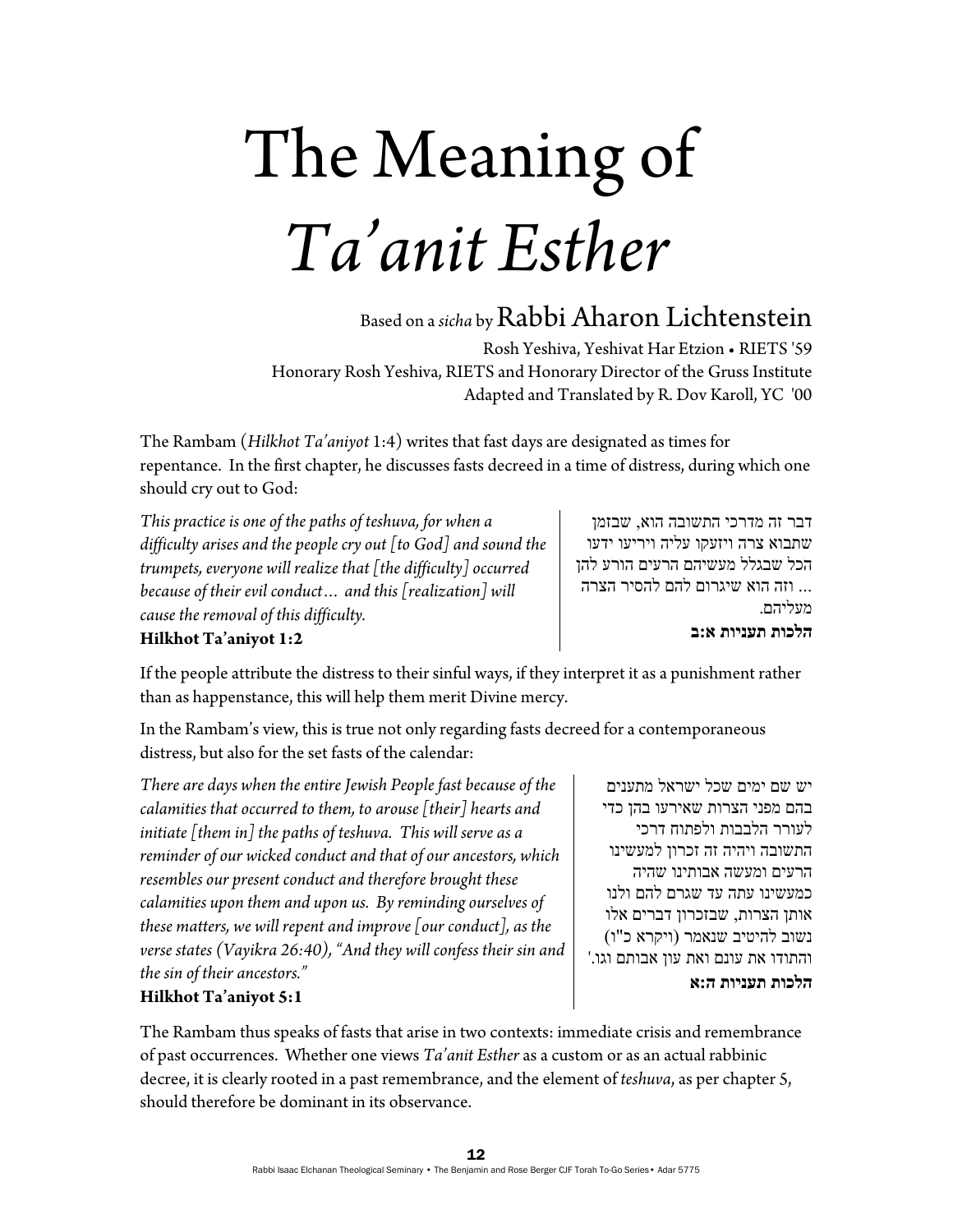It is worth noting, however, that while the Rambam emphasizes the need for *teshuva* regarding both types of fasts, the nature of the link to *teshuva* varies between the two. Let us analyze this difference in light of two *parshiot* in the Torah, the two main *parshiot* that speak of a link between times of distress and *teshuva*. One of these is in *Parashat Vayelekh*, in the gloomy forecast that God delivers to Moshe:

*And God said to Moshe: Behold, you shall sleep with your fathers; and this people will rise, and go astray after the foreign gods of the land … and will forsake Me, and break My covenant which I have made with them. Then My anger shall be kindled against them in that day, and I will forsake them, and I will hide My face from them, and they shall be devoured, and many evils and troubles shall befall them. So that they will say in that day, "Are not these evils come upon us, because our God is not among us?" And I will surely hide My face in that day because of all the evils which they shall have done, in that they are turned to other gods.* 

**טז** ויֹּאמֵר ה' אֵל מֹשֵׁה הִנְּךְ שֹׁכב עם ְאֲבֹתֶיִךְ וְקָם הָעָם הַזֶּה וְזָנָה אַחֲרֵי אֱלֹהֵי נֵכַר הָאַרֵץ אֲשֶׁר הוּא בָא שַׁמַּה בִּקְרַבּוֹ וַעֲזָבַנִי וְהֵפֵר אֶת בְּרִיתִי אֲשֶׁר כָּרַתִּי ִאתּוֹ: **יז** ְו ָחָרה ַא ִפּי בוֹ ַביּוֹם ַההוּא ַוַּעֲזַבְתִּים וְהִסְתַּרְתִּי פָּנַי מֵהֶם וְהָיָה ֶלֱאכֹל ְוּמ ָצֻאהוּ ָרעוֹת ַרבּוֹת ְו ָצרוֹת ְו ַאָמר ַבּיּוֹם ַההוּא ֲהֹלא ַעל ִכּי ֵאין ָאֱלֹהֵי בִּקְרַבִּי מְצַאוּנִי הַרַעוֹת הָאֱלֶה: **יח** וְאָנֹכִי הַסְתֵּר אַסְתִּיר פָּנַי בַּיּוֹם ַההוּא ַעל ָכּל ָהָר ָעה ֲא ֶשׁר ָע ָשֹה ִכּי ָפנָה ָאֶל אֱלֹהִים אֲחֱרִים: **דברים לא:טז-יח**

#### **Devarim 31:16-18**

In speaking of the "many evils and troubles shall befall them," these verses teach us that the appropriate response is to note the relationship between the punishment and the betrayal of God. This is the proper reading of the historical map; the proper perspective lies in seeing a close bond between the trouble that befalls us or threatens us and our way of life. There is nothing more than that here – there is no mention here of *teshuva*, no mention of prayer. Reading the historical map in this manner implies recognition of sin and, apparently, regret for the sinful ways. There must be a corrective turn in order to escape the troubles.

If we turn back to chapter 1 of the Rambam, this question of how the troubles are understood and attributed is central: "Everyone will realize that [the difficulty] occurred because of their evil conduct… and this [realization] will cause the removal of this difficulty"  $(1:2)$ . The "paths" of *teshuva*" described here are primarily the association between the troubles and the sinful ways that brought them about. The Rambam also includes the importance of crying out and fasting as tools to help people appreciate that it is not that "Our God is not among us," but rather that we have shut the door, thereby enabling this trouble to come upon us, and we can escape it by performing *teshvua*.

Elsewhere in the Torah, this process is described quite differently. In *Parashat Va'etchanan*, in the passage read on Tisha Be-Av morning, the Torah states as follows:

*When you shall father children and grandchildren, and you shall have remained long in the land, and shall corrupt yourselves, and make an engraved image or the likeness of any thing, and shall do evil in the sight of the Lord your God to provoke Him to anger - I call heaven and earth to witness against you this day, that you shall soon completely perish from the land which you are going* 

**כה** ִכּי ִ תוֹליד ָבּנִים ְוּבנֵי ָבנִים ְו ַ נוֹשׁנְ ֶתּם ָבּ ֶאָרץ ְו ִה ְשׁ ַח ֶתּם ַוֲע ִשֹ ֶיתם ֶפֶּסֶל תְּמוּנַת כֹּל וַעֲשִׂיתֶם הָרַע בְּעֵינֵי ה' ֱא ֶֹלהיָך ְל ַה ְכ ִעיסוֹ: **כו** ַה ִעידֹ ִתי ָבְּכֶם הַיּוֹם אֶת הַשַּׁמַיִם וְאֶת הָאֲרֶץ ִכּי אָבֹד תֹּ ֵאבדוּן ַמ ֵהר ֵמ ַעל ָה ֶאָרץ ָאֲשֶׁר אַתֵּם עֹבְרִים אֶת הַיַּרְדֶּן שַׁמַּה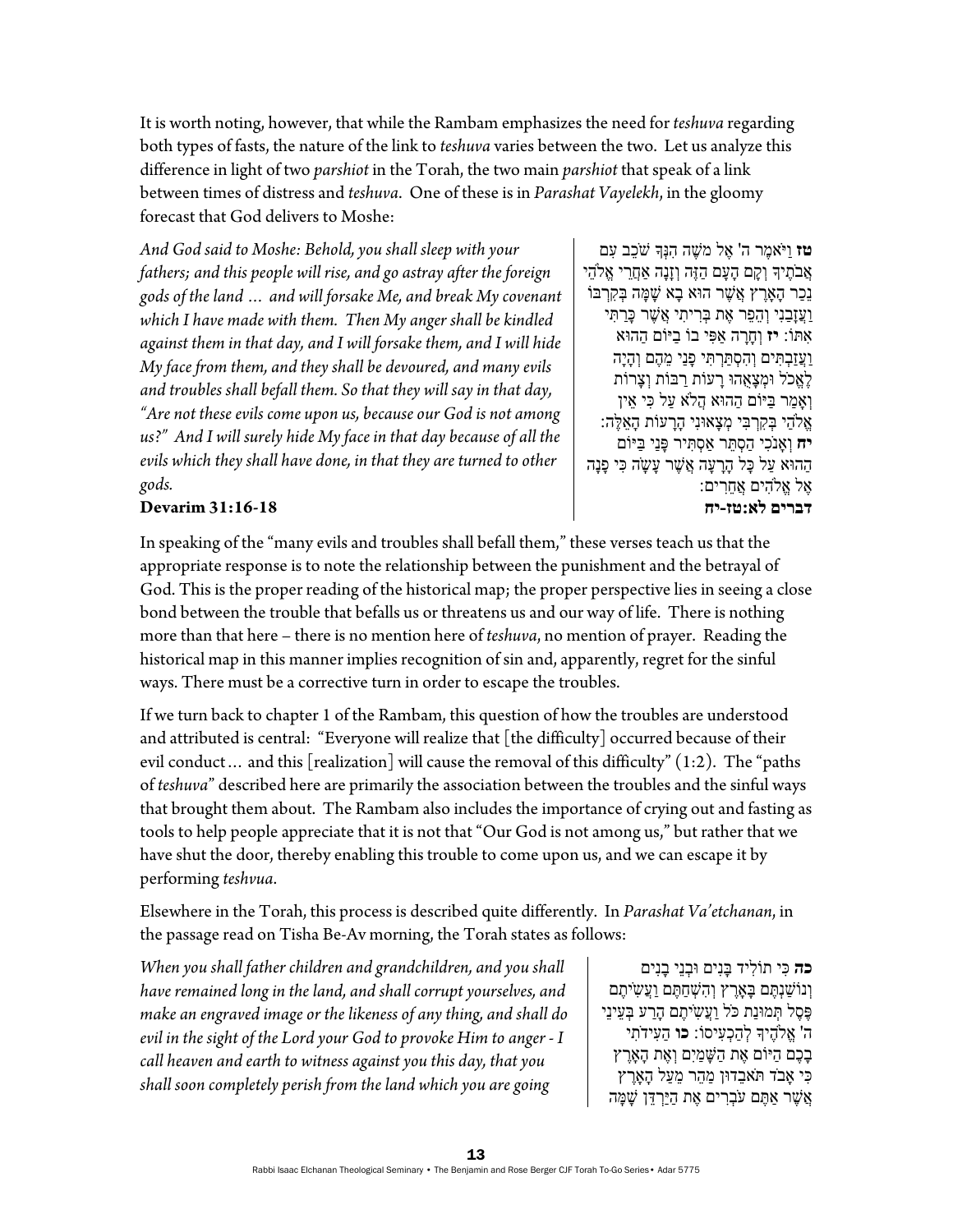*over the Jordan to possess; you shall not prolong your days upon it, but shall completely be destroyed. And the Lord shall scatter you among the nations, and you shall be left few in number among the nations, where the Lord shall lead you. And there you shall serve gods, the work of men's hands, wood and stone, which neither see, nor hear, nor eat, nor smell. But if from there you shall seek the Lord your God, you shall find Him, if you seek Him with all your heart and with all your soul. When you are in distress, and all these things have come upon you, in the latter days, if you turn to the Lord your God, and shall be obedient to his voice.*  **Devarim 4:25-30** 

ַלְרָשְׁתָּהּ לֹא תַאֲרִיכֶן יָמִים עָלֶיהָ כִּי ִה ָשּׁ ֵמד ִתּ ָשּׁ ֵמדוּן: **כז** ְו ֵה ִפיץ ה' ֶא ְת ֶכם ַבַּעֲמִים וְנָשָׁאַרְתֵּם מְתֵי מְסָפֵּר בַּגּוֹיִם ֲא ֶשׁר יְנַ ֵהג ה' ֶא ְת ֶכם ָשׁ ָמּה: **כח** ַוֲע ַב ְד ֶתּם ָשׁם ֱא ִֹלהים ַמֲע ֵשֹה יְֵדי ָאָדם ָעֵץ וַאֶבֶן אֲשֶׁר לֹא יִרְאוּן וְלֹא יִשְׁמְעוּו**ְ** וְלֹא יֹאכְלוּן וְלֹא יְרִיחֻן: **כט** ִוּב ַקּ ְשׁ ֶתּם ִמ ָשּׁם ֶאת ה' ֱא ֶֹלהיָך וּמָצָאת כִּי תִדְרְשָׁנּוּ בְּכָל לְבָבְךָ וּבְכָל נַ ְפ ֶשָׁך: **ל** ַבּ ַצּר ְלָך ְוּמ ָצאוָּך כֹּל ַה ְדּ ָב ִרים ָה ֵא ֶלּה ְבּ ֲאַח ִרית ַהיָּ ִמים ְו ַשׁ ְב ָתּ ַעד ה' ֱא ֶֹלהיָך ְו ָשׁ ַמ ְע ָתּ ְבּקֹלוֹ: **דברים ד:כה-ל**

Both the troubles and the response to them are described differently here than they are in *Vayelekh*. In *Vayelekh*, the punishment comes in the form of *hester panim*; God, so to speak, hides His face, causing a disconnect, heaven forefend, between the Almighty and the Jewish People and leading to the false sense among the people that "Our God is not among us." The account in *Parashat Va'etchanan*, however, differs greatly; what is described in *Va'etchanan*, to use *Chazal*'s phrase, is that "They were exiled to Babylonia, and the Divine Presence went with them" (*Megilla* 29a). *Va'etchanan* discusses exile, which is certainly a troubling reality, but not in the same sense as in *Parashat Vayelekh*, where the bond to God is broken, so to speak. In the latter scenario, there are "many evils and troubles befalling them," without being relocated, but with an ongoing, existential trouble. And the response on the part of the people is also limited – they merely recognize how they arrived at this problematic position.

In *Parashat Va'etchanan*, on the other hand, the punishment is not as sharp or acute, and the existential problem is more readily overcome: "From there you shall seek out the Lord." The central issue is not geographic but existential – you can seek Him out from there and find Him. This notion is not mentioned in *Parashat Vayelekh*. To summarize: In *Parashat Vayelekh* the problem is a broken bond with God; this problem can be understood, but the Torah does not describe the bond being reestablished or sought out. In *Parashat Va'etchanan*, however, God Himself can be sought out.

The common denominator between these two *parshiot* is that distress brings about *teshuva* in some form or other. Whereas *teshuva* can come about unrelated to national crisis, these two *parshiot* address *teshuva* that arises out of a difficult situation but constitutes a religiousmoral response, a yearning for spiritual growth, growing out of reflection and appreciation of the situation.

When we turn from *Hilkhot Ta'aniyot* to *Hilkhot Teshuva*, we find a different phenomenon: repentance that is not necessarily brought about by external distress. A person sinned, he was aroused spiritually, and performed the various aspects of *teshuva* out of a desire to come closer to God. This is a completely different reality than the ones described above. This type of *teshuva* may develop as a result of failure, but there is a difference between failure and trouble. This is the type of *teshuva* described in the verse, "Return, Israel, to the Lord your God,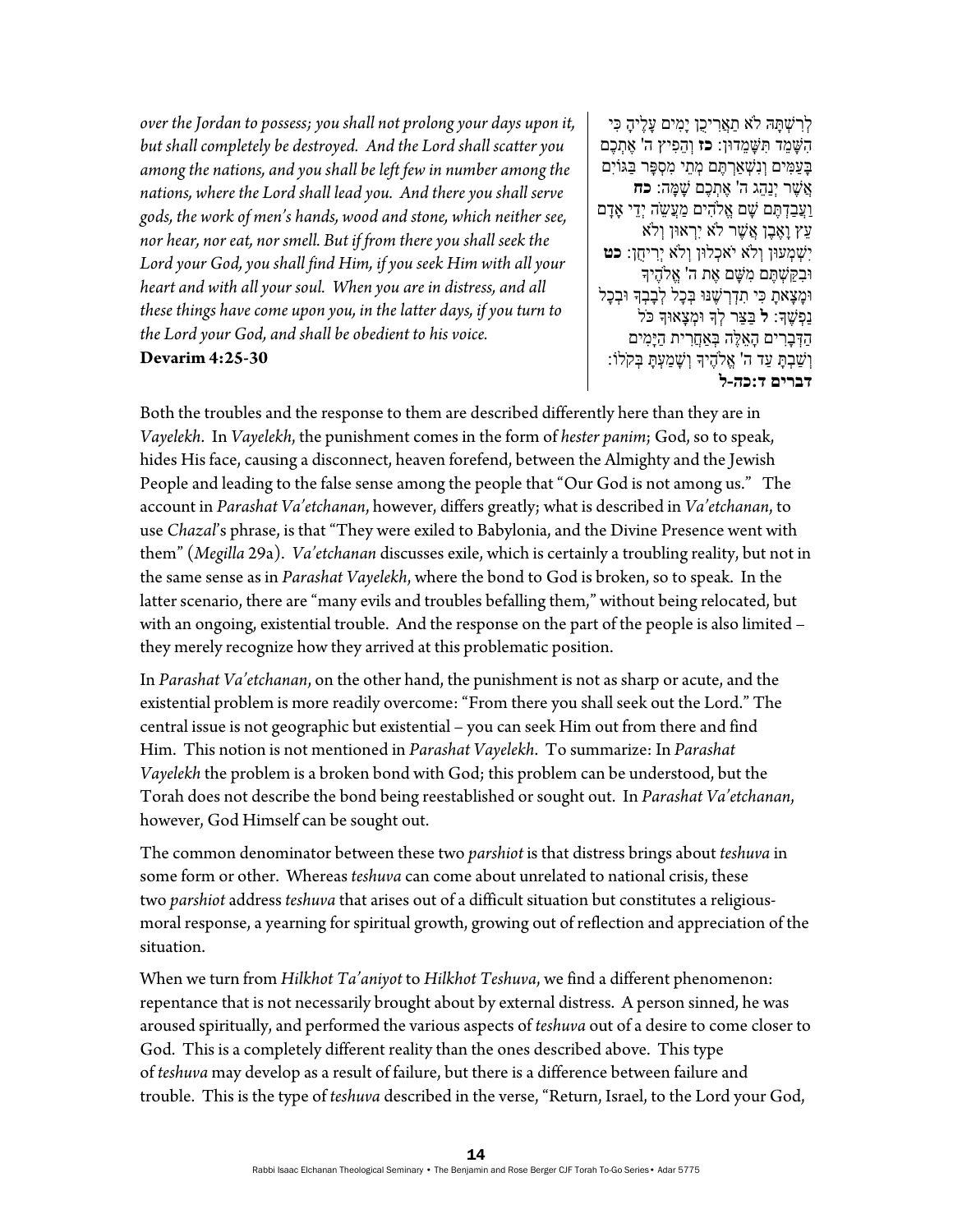for you have stumbled in your iniquity" (*Hoshea* 14:2). The prophet does not proclaim there, "We are in a state of national crisis! Let us perform *teshuva* so we can be saved from it." Rather, "you have stumbled in your iniquity" – the sin itself is a failure. But there is a path that leads away from failure, a path of introspection, of awakening, of aligning one's will to the will of God, and thereby improving one's existence on both the individual and collective level.

Beyond the distinctions outlined above, there is a fundamental difference between *teshuva* that results from punishment and *teshuva* that arises from introspection. On the one hand, if we ask ourselves honestly which *teshuva* has greater passion, greater depth, greater drive, greater hope, which will bring greater *teshuva*, it is clear. Recognizing human nature for what it is, we know that the community unites and turns to God, seeking any means, any path of hope, any solution, to be saved from crisis. It is clear that the *teshuva* emerging from distress, whether of the kind described in *Parashat Vayelekh* or of the kind described in *Parashat Va'etchanan*, will carry greater depth and passion. *Teshuva* that emerges from a person who appreciates that his situation is desperate, that he is in danger – this leads him to recognize that his choice is between life and death, as described in *Parashat Nitzavim* (*Devarim* 30:19), "I have set before you life and death, blessing and cursing; therefore choose life." It is true that even this recognition requires a religious sensitivity and religious orientation, and the feeling of the "sword pressed to one's neck" can bring that out passionately.

Although crisis and danger are powerful motivators, *teshuva* that is inspired by love of God achieves a level beyond the level of *teshuva* born of fear. *Chazal* make this point in a number of contexts.

Aside from these two forms of *teshuva* – one arising from immediate distress and one unrelated to distress but rather arising from love of God and truth – there is a third form, to which we have already alluded. It, too, arises from a sense "a sword pressed to one's neck," not in the sense of immediate danger but rather from recalling historical precedent – a nation sinned and was punished; they floundered in their religious observance and they suffered. This is the reality of, "They will forsake Me and break My covenant" and the reaction of "I shall hide My face." The people are not experiencing this reality at the moment – currently they are in no such distress – but they have learned this lesson from history, from remembering the events of the past.

In reflecting on the reality of the Purim story, there are presumably a variety of factors that are relevant for this process. The story is, among other things, a story of sin and *teshuva*. The *megilla*itself does not address this directly, but it emerges between the lines, and *Chazal* emphasized it. A reading of the *megilla* that is sensitive to these issues should note it, whether from Esther's call, "Go, gather together all the Jews… and fast for me, and neither eat nor drink…" (*Esther* 4:16), or from the attribution, "Because they partook of the feast of that wicked one" (*Megilla* 12a). Whatever the particular explanation, the religious state of the Jewish people at the time led to total destruction being decreed against individual and nation. The *teshuva* which needed to follow needed to take all this into account; this crisis led them to the path of *teshuva*. On the one hand, "Esther was exceedingly distressed," she underwent personal distress, and on the other hand, the nation underwent great distress and there was communal *teshuva*.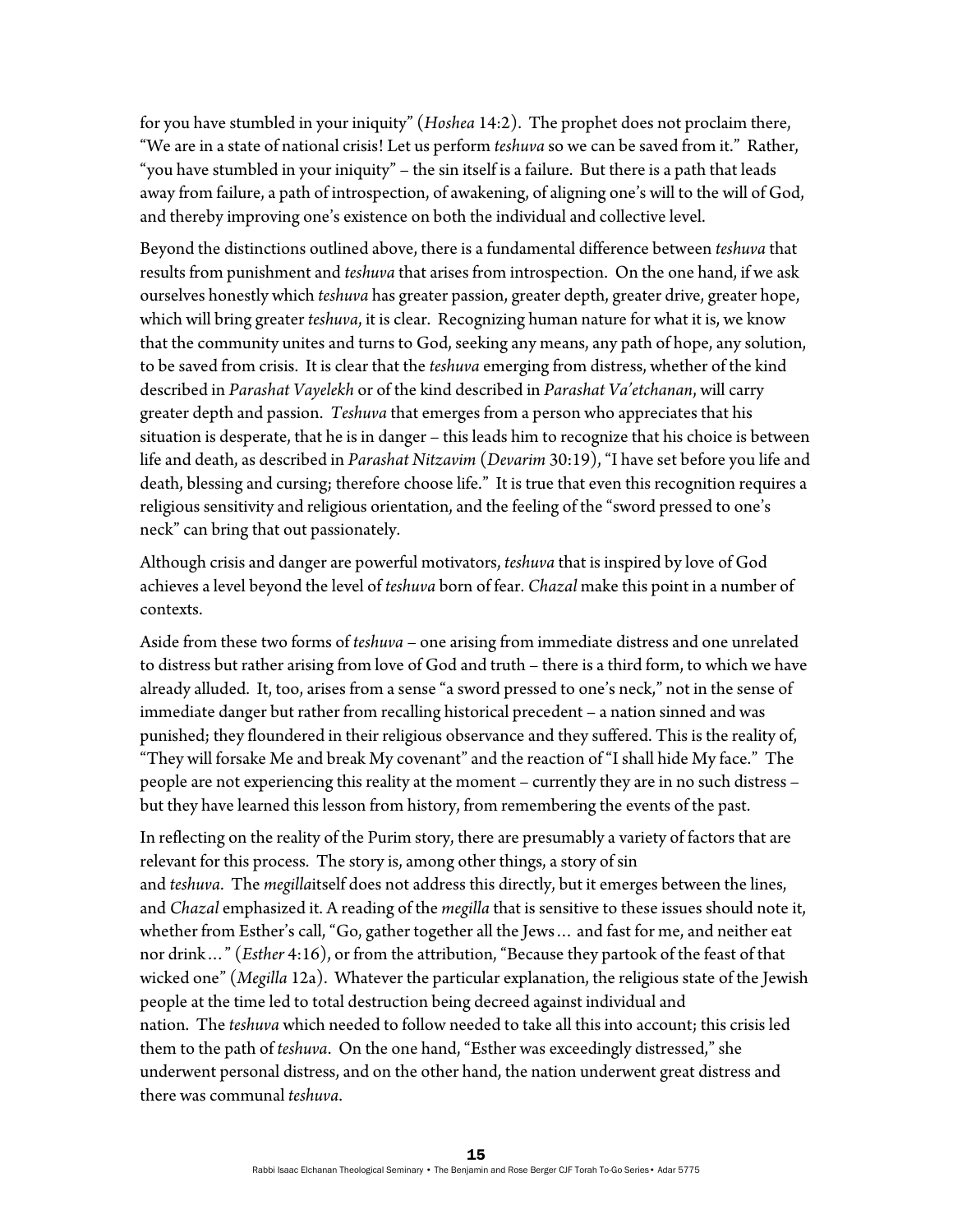But *Chazal* understood the events of the *megilla* not simply as a means to solve the immediate crisis, via fasting and prayer; they saw the reaction as being one of an overall spiritual uplifting. The *teshuva* is understood not simply as a response to the crisis. Rather, inspired by the crisis, they recognized the perverse culture of Achashverosh's empire – with its perverse sense of priorities and perverse social norms, its sybaritic culture.

While beforehand they may have started to lose their sense of uniqueness, as a result of Haman's decree they caught themselves and realized that there is a Mordechai in the world! "And Mordechai would not kneel or bow" (3:2). There is a proud Jewish identity, with a national and spiritual culture. What are we doing floating around Shushan in this culture of moral impropriety? Is this how we want to live? The crisis was a catalyst, but it was more than that. The passion brought about by the "sharp sword pressed against the neck" led to a search for truth out of an interest in ascent and growth. "The Jews ordained, and took upon themselves, and upon their descendants"  $(9:27)$  – this was not a return to the point of departure but rather an ascent and upgrade of spiritual reality.

One who reads the *megilla* senses that there is a drama of danger and salvation, but, at the same time, despite the absence of God's name from the *megilla*, one senses the Divine Presence – it is part of the drama. There is more to the story than is spelled out. Out of fear, the nation recommits itself to God.

There is an inspiring message of *teshuva* in the *megilla*, a lesson that, according to the Rambam's approach in chapter 5, is one of historical recollection. From a certain perspective, they performed *teshuva*, everything was reversed, and they got a new start. We can appreciate the depth of this message, the great lesson of the *megilla*; the nation arose, not militarily, economically or socially, but spiritually.

This is an ancient story, and millennia have passed since that time. But the Rambam in chapter 5 speaks about a time, not when the sword is pressed against one's neck, but when one seems to sit "beside the still waters." Even at this time, one recalls the events of the past to learn the moral lesson of that history, the lesson of *Megillat Esther*. It is a lesson of Jewish survival in exile, after God has scattered the Jews among the nations, a lesson of Jewish presence, Jewish existence, and the challenge of Jewish endurance. But just as the original event was more complex than it first seemed, carrying greater depth and significance, the lesson learned should also be more complex, deeper, and, mainly, more demanding.

Fortunate are we to have merited the return to our land. Fortunate are we to have been freed from the yoke of exile and of foreign rule. Fortunate are we to have been freed from "serving those who serve" other gods. But this is only part of the story. Is this all the *megilla* can teach us – how to endure in exile? Were it only the case that we would not be faced with any more travails and threats! But the lesson of spiritual uplifting, of rising against the spiritual challenges that threaten us and the problematic culture that impinges upon us, should be instructive in helping us improve – both on the individual and collective levels.

If when we read the *megilla* we listen not only with our ears but with our hearts, we hear the remembrances of the past, the "*zakhor*." We can appreciate the remembrance, not only of what